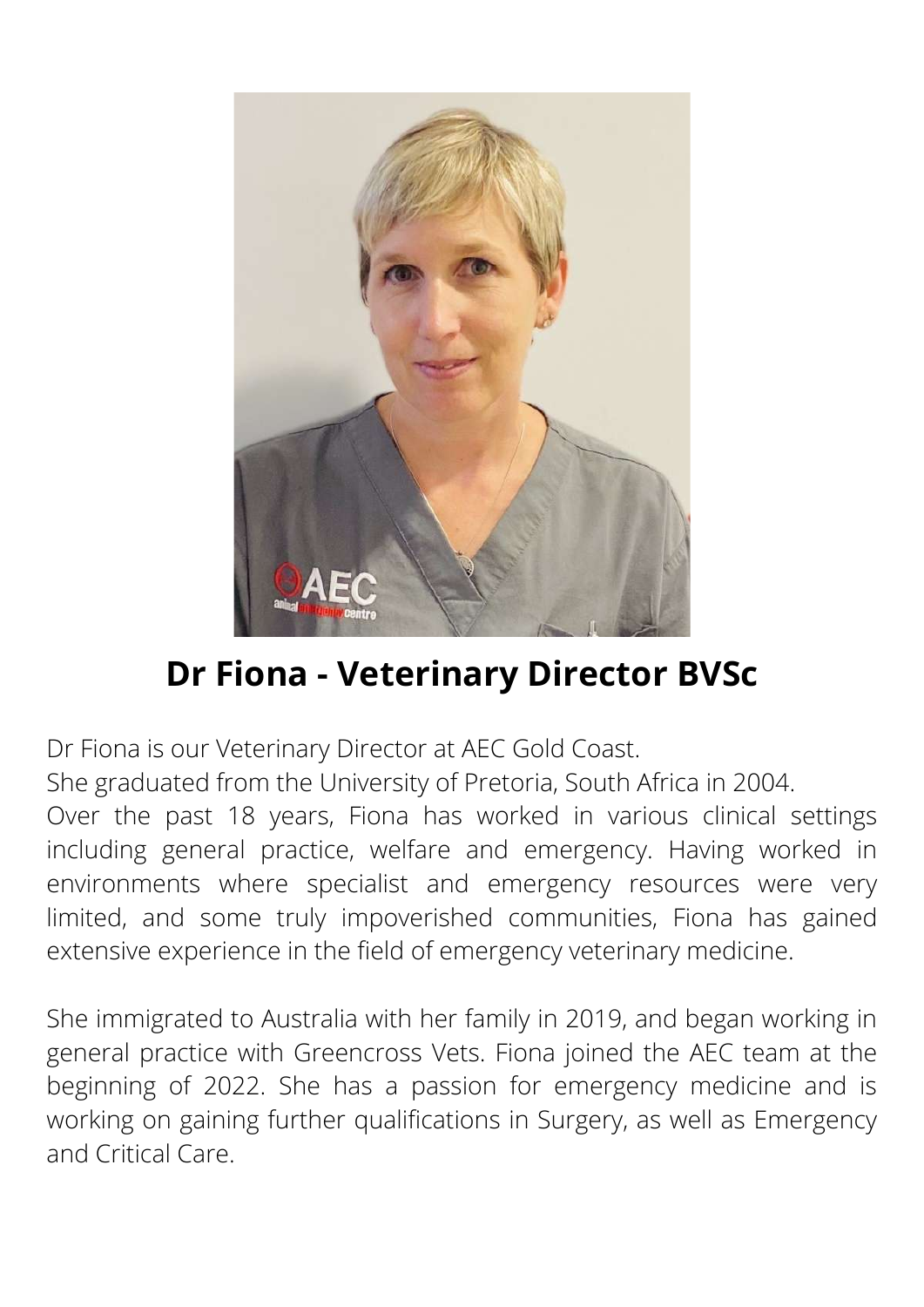

# **Dr Kinza - BVSc(Hons)**

Graduating from Sydney University in 2002, Dr Kinza worked for several years in rural practice in the UK. On returning to Australia she worked in mixed practice as well as one of Canberra's first afterhours referral hospitals, it was here that she developed an interest in emergency and critical care.

She then settled in Sydney working in a busy small animal practice for ten years. Her current areas of interest are emergency and critical care medicine, feline medicine and surgery and diagnostic imaging. In 2022 she completed a post graduate Master of Veterinary Medicine degree with a thesis subject on hypertension in cats.

For the last two years she's combined working in general practice with a return to emergency and critical care at the AEC. She loves being in a hospital environment that provides around-the-clock care to patients, that engages in best practice techniques in medicine and surgery and where she works with a team of vets and nurses who are dedicated to the best outcomes for critically ill and injured patients. There's no better feeling than being able to return those patients back home to their owners after recovery!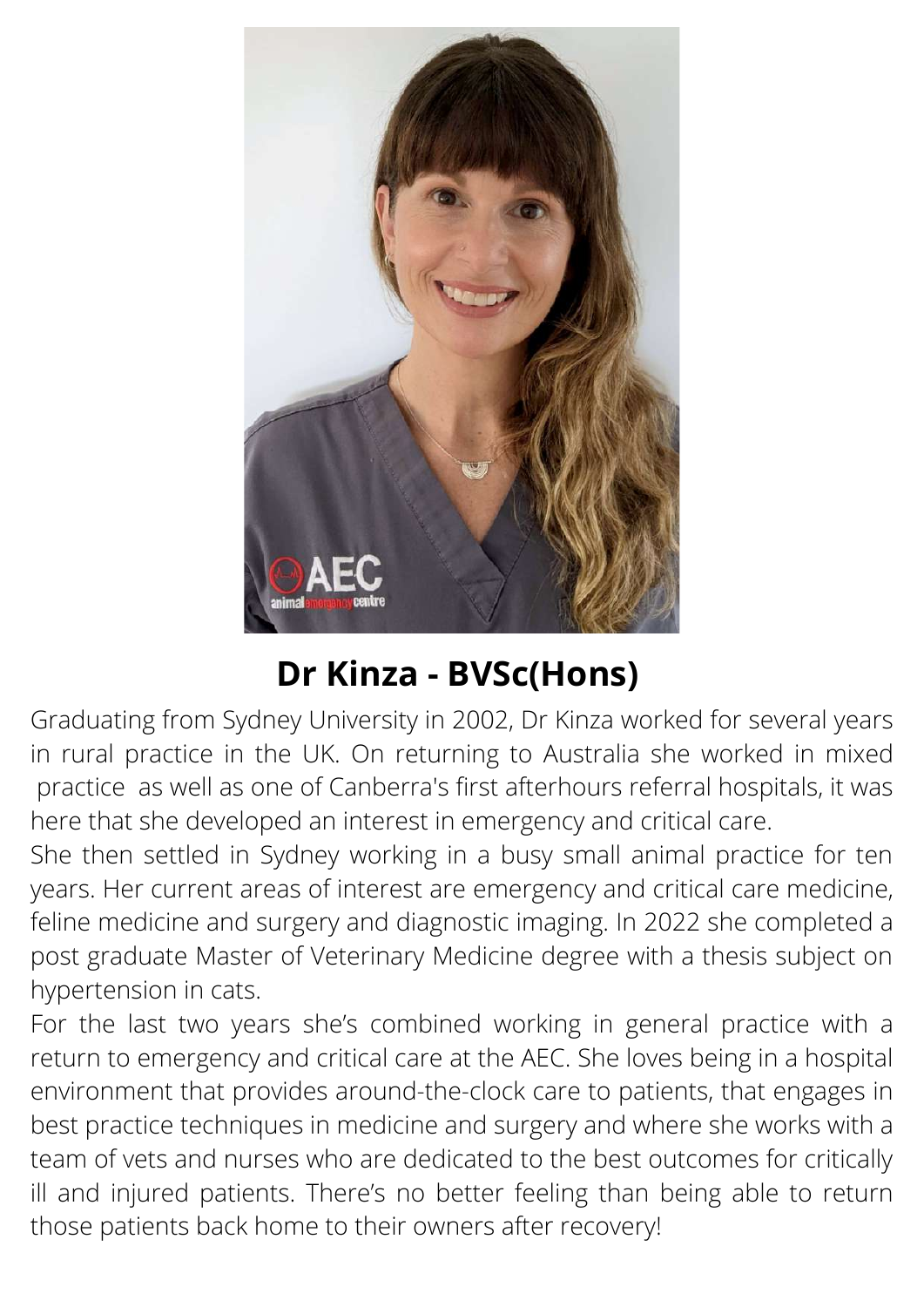

# **Dr Michelle - BVSc (Hons)**

Dr Michelle is one of our Senior Veterinarians here at AEC varsity.

She graduated from the University of QLD in 2005. Starting work in general practice for the first two years before pursuing a career in emergency medicine on a part-time basis in 2007. Michelle gave up general practice entirely in 2011 to pursue emergency full-time.

With a special interest in surgery and ultrasound, Michelle loves the fast paced and challenging environment of emergency medicine. and is studying for the emergency membership exams in 2022.

Her favourite moments working in emergency are seeing any critical patient fully recovered and walking out the door with happy owners.

Michelle lives on a hobby farm with her three children and owns 2 dogs, 1 cat, 7 parrots, 20 chickens, 2 horses, 5 alpacas, 1 python and 2 guinea pigs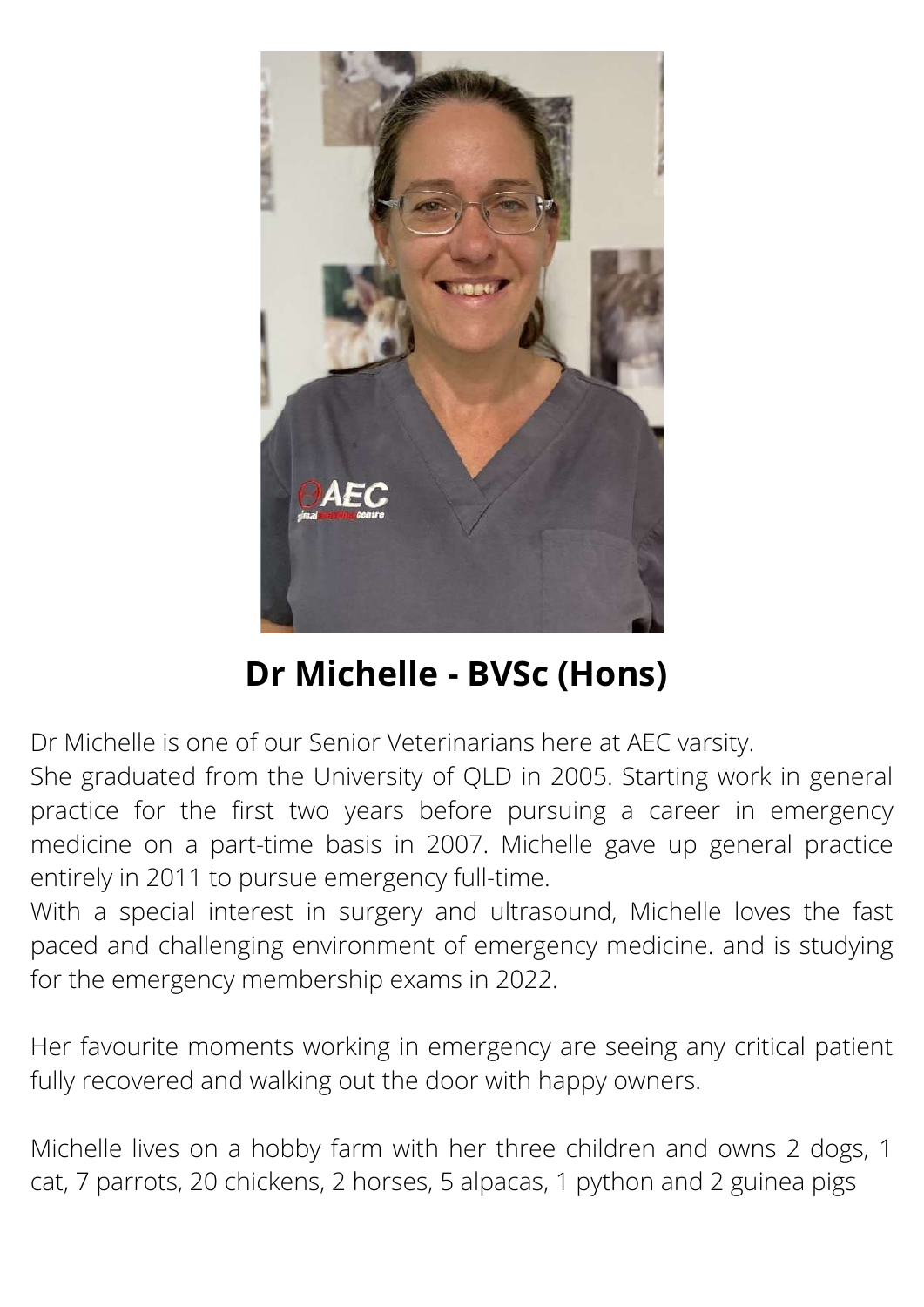

# **Dr Candis - BVSc (Hons)**

Dr Candis is a University of Queensland Veterinary Science graduate that has been practicing in the general practice and emergency critical care industry since graduating. She enjoys emergency stabilization and surgical cases. She is about to start further education in emergency critical care for small animals.

Dr Candis loves seeing her patients return to their owners happy and healthy. When Candis isn't working she enjoys spending time with her husband, toddler and Great Dane, they especially enjoy going to the beach together and camping.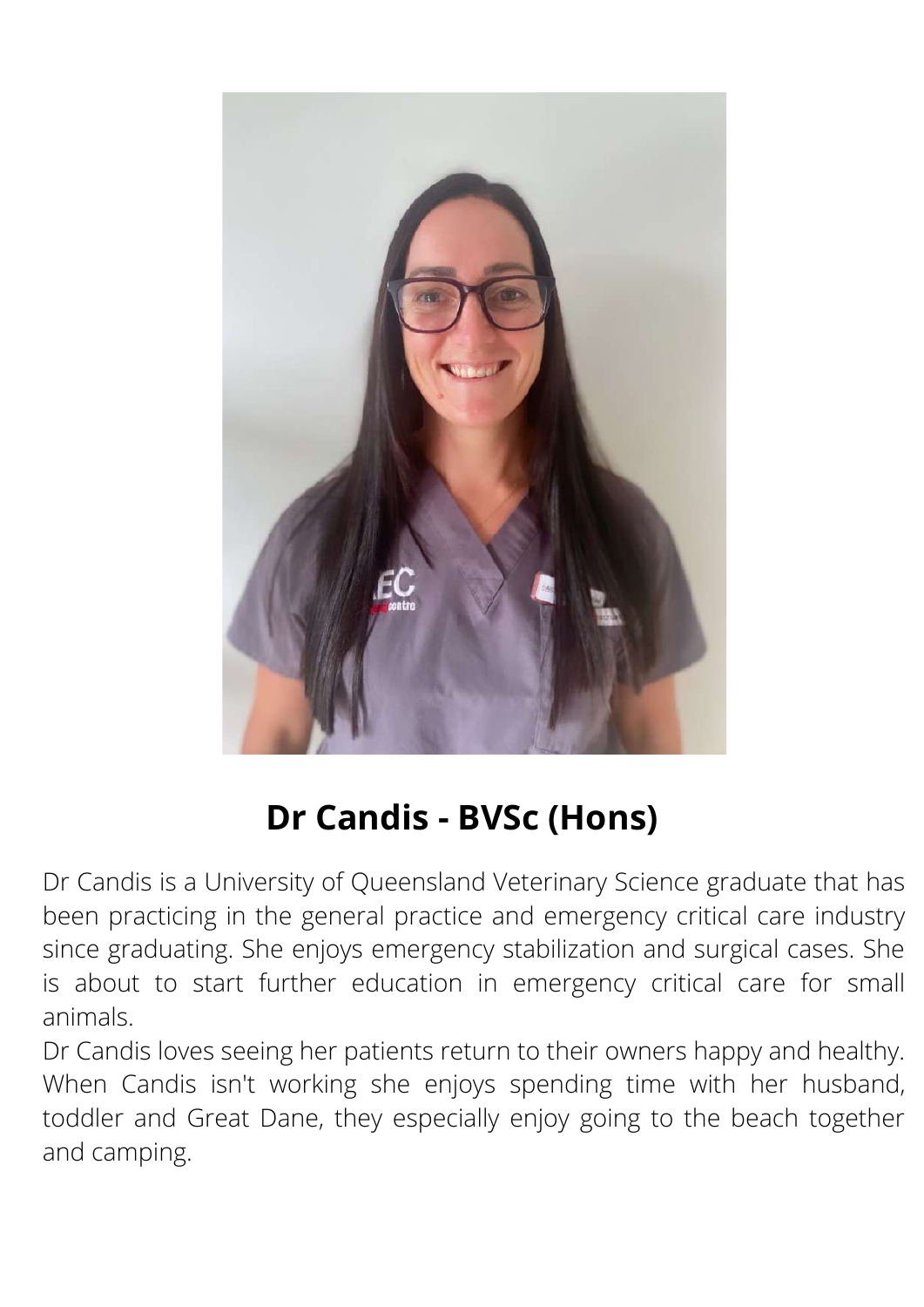

### **Dr Sarah - BVMS**

Dr Sarah grew up in the sunny city of Brisbane. She moved to Perth to study veterinary medicine and graduated from Murdoch University.

After graduating she spend a few years working in general practice in South Australia before transitioning to work in emergency medicine in Melbourne. Seeking bigger adventures, in 2018 she moved overseas and completed a rotating internship in Virginia, USA. She decided to stay in the US for a while after finishing the internship and worked in a 24-hr emergency/referral hospital in New Jersey. After travelling around the USA and seeking warmer climate, Sarah recently returned back to Australia and joined the team at AEC Varsity Lakes.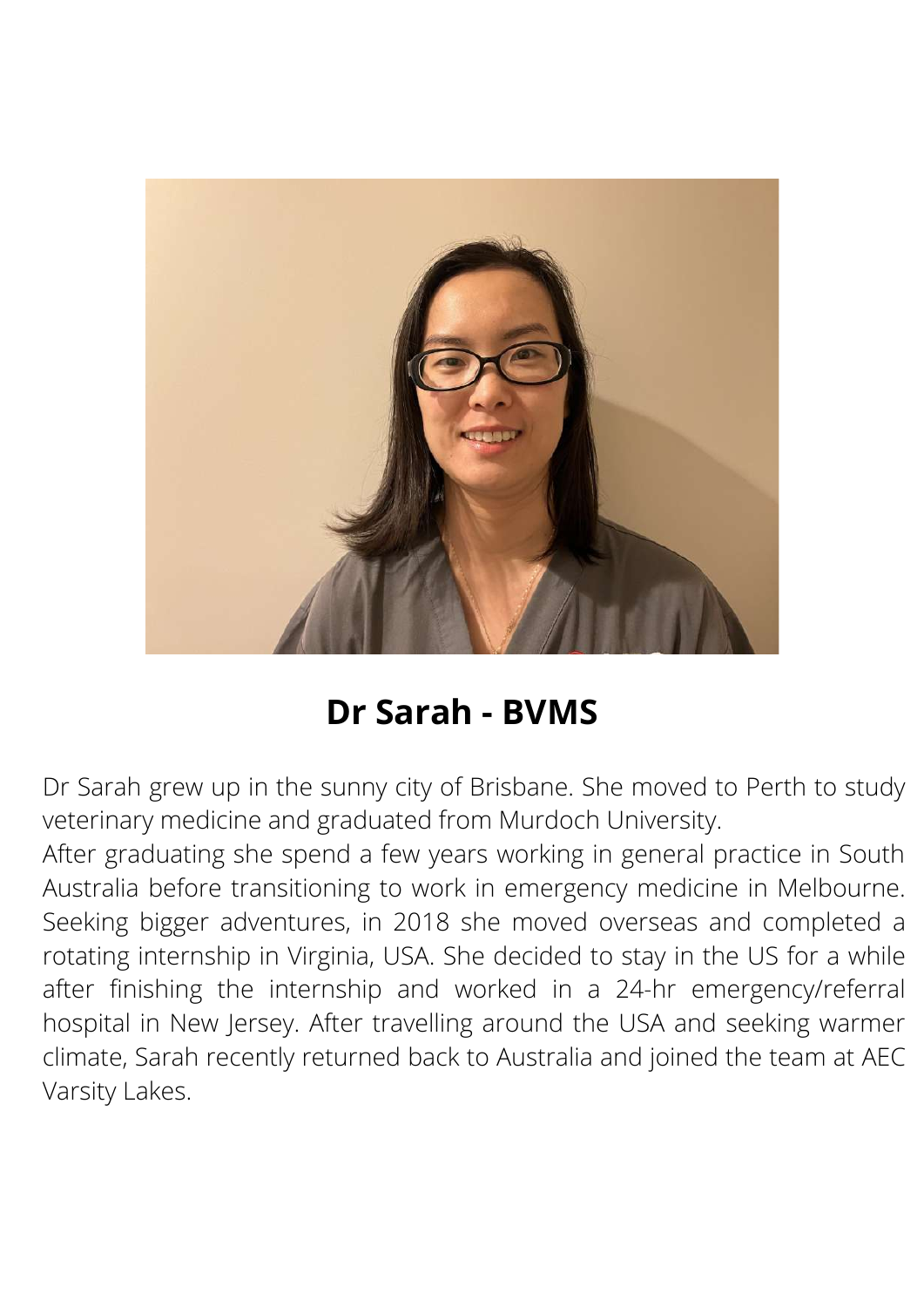

### **Dr Joyce - BVSc (Hons)**

Dr. Joyce graduated from the University of Queensland. Following graduation, she was selected to be in a 12-month rotating internship program at a veterinary specialist hospital. After spending a year in Perth, she returned to the Gold Coast and started working at AEC Gold Coast and Greencross Helensvale Square. Her professional interest is emergency and critical care and small animal surgery.

Outside of work, Dr. Joyce enjoys playing badminton and catching up with friends. Besides, being a winter sports lover, you may find her skiing and snowboarding in different snowfields during the winter months."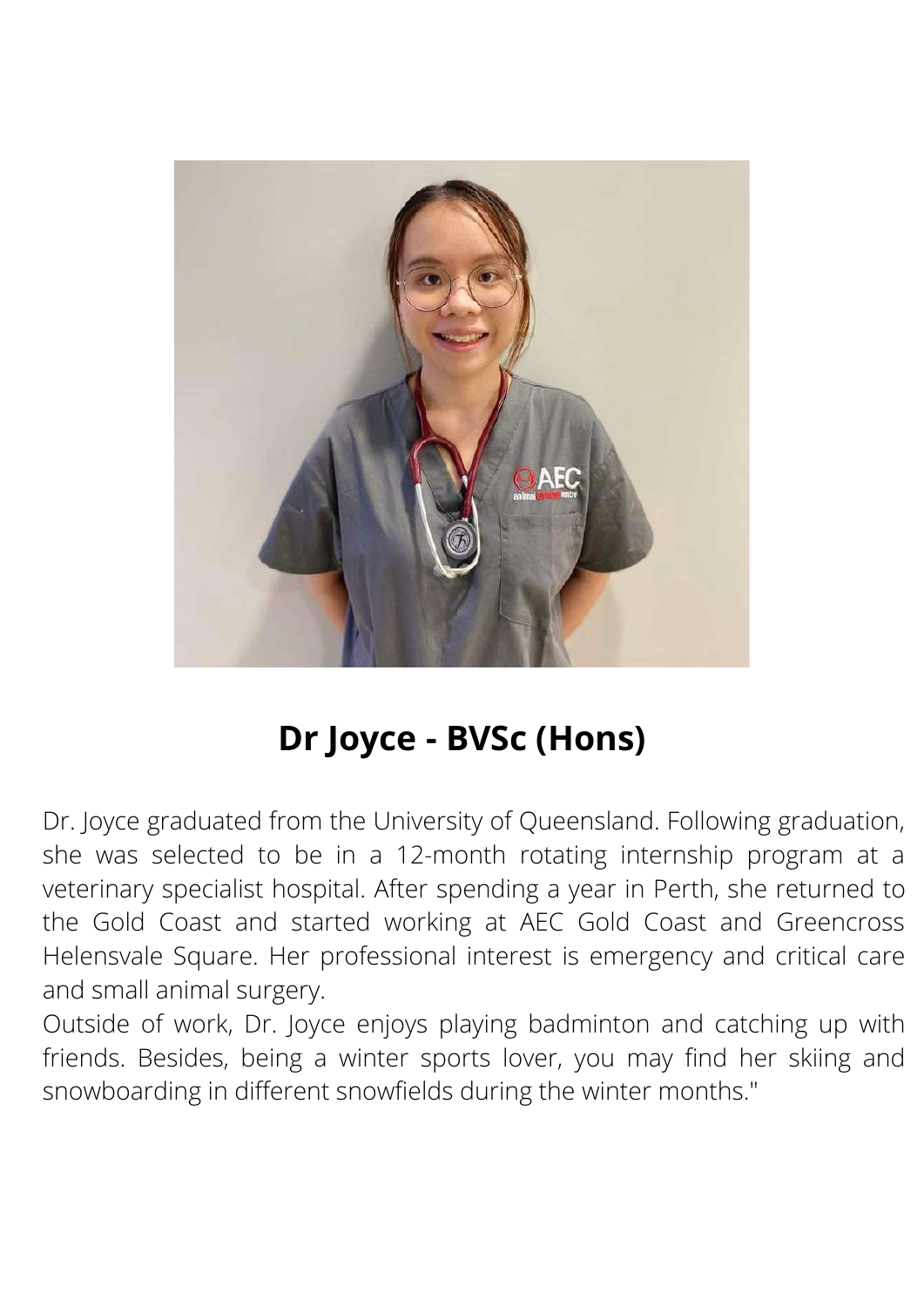

# **Dr Stephanie - BVSc (Hons), BHlthSc, BAppSc**

Dr Stephanie has been working in emergency veterinary medicine at Animal Emergency Centre since she graduated from the University of Queensland. Prior to following her dream of becoming a veterinarian, she completed degrees in Bachelor of Health Science and Applied Science (Hons).

She enjoys working in emergency practice due to the range of complex cases she sees. She has a special interest in ultrasonography and endoscopy.

Dr Stephanie prides herself on offering the care she would wish for her own pets. Away from the hospital she enjoys hiking and going to the beach with her beloved Labrador, Poppy.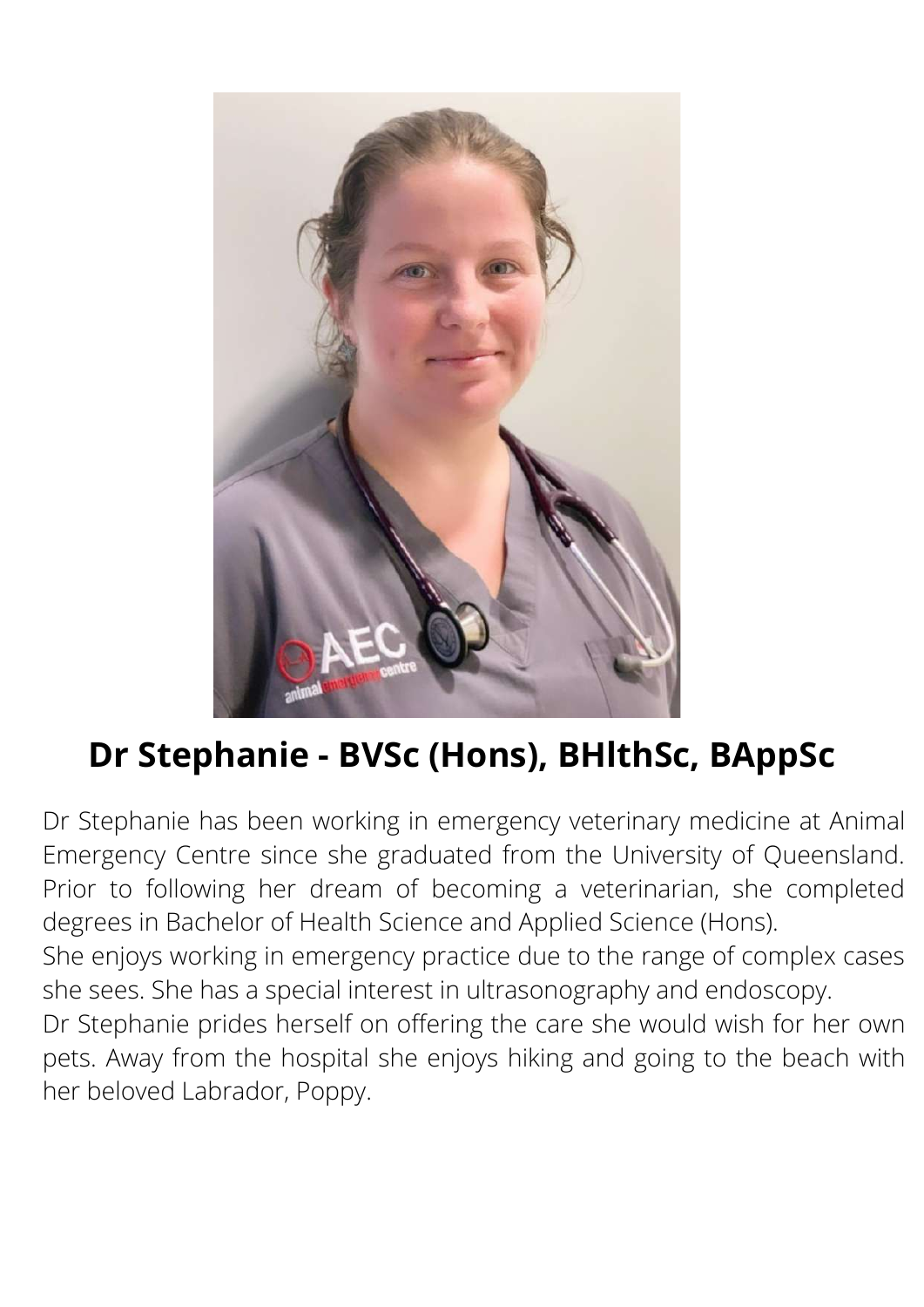

**Dr Robyn - BVSc (Hons), BSCv**

Dr Robyn grew up on outback cattle stations in Far North Queensland which fostered her interest in animal health and welfare from a young age. She obtained her Bachelor of Science degree in 2008, and went on to further complete a BSc (Hons) in 2009. She is a published research scientist (2011) on the Australian glow worms. She graduated from the University of Queensland's Veterinary School (UQ) in 2016, with a BVSc (Hons), also attaining the Australian Veterinarians in Public Health (AVPH) Student Award. She has works as a small animal veterinarian in SE QLD, fostering an interest in soft tissue and orthopaedic surgery and critical care medicine. After developing and running a successful Veterinary Locum business over several years, and concurrent employment mentoring undergraduate students in soft tissue surgery at the UQ, she decided to come on board with AEC to focus on practicing gold standard medicine and provide emergency and critical care services for pets. She has completed further study in emerging animal diseases, emergency medicine and soft tissue surgery and is currently working towards her post-graduate Emergency and Critical Care Membership. Being an emergency clinician at AEC allows her to provide high quality care to pets and their owners - with the greatest reward being to see those sick pets returned to their owners.Robyn enjoys working with small animals including cats, dogs, exotic pet species and wildlife, and even the occasional ruminant.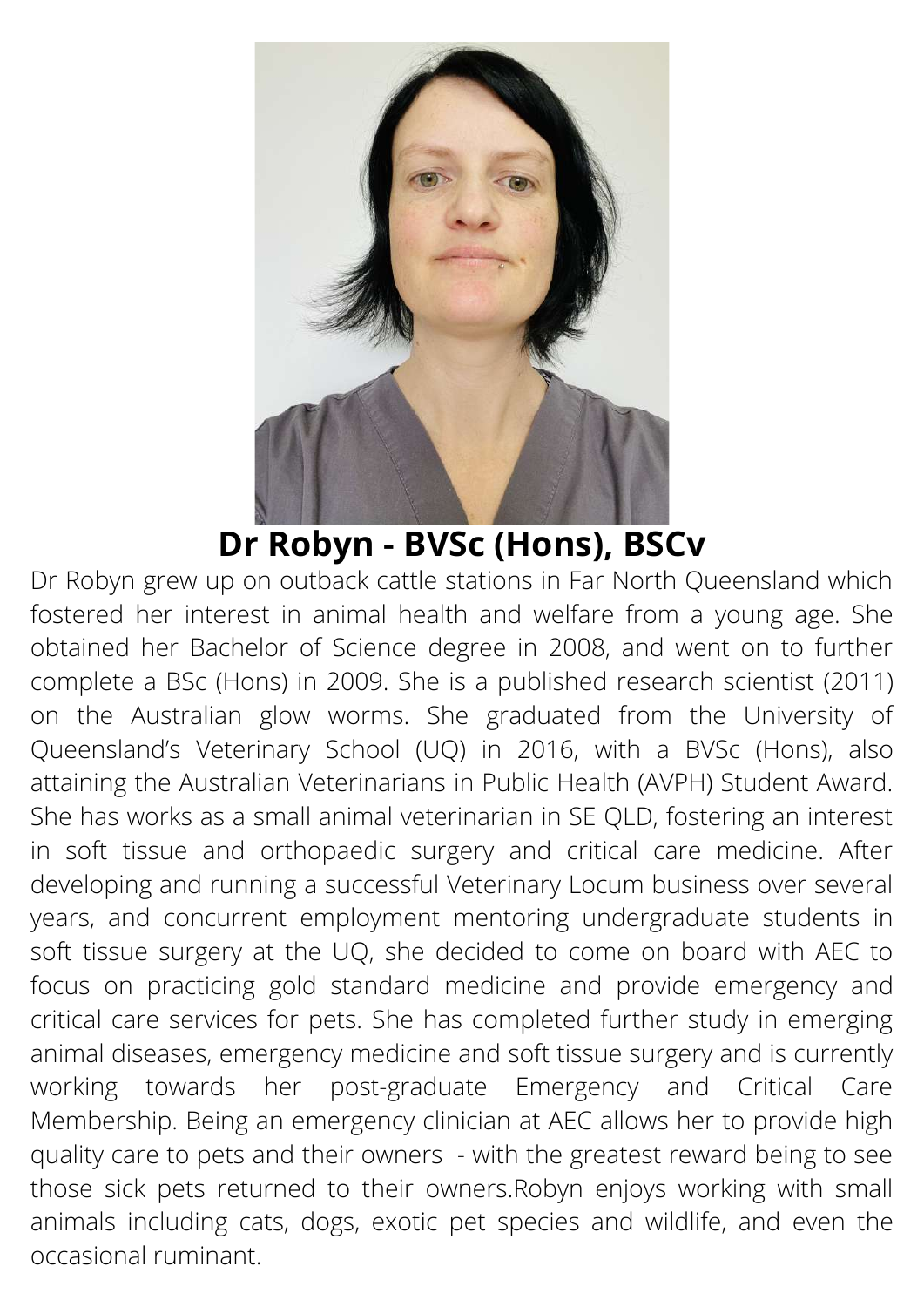

### **Dr Aaron - BVSc**

Aaron was born in Sydney and grew up in Byron Bay. He wanted to be a veterinarian from a young age and finally achieved that dream in 2016, when he graduated from James Cook University.

Since graduating he has gone on to complete a rotating internship at the famous Small Animal Specialist Hospital in North Ryde Sydney. After finishing his internship in 2018, Aaron has exclusively practiced in emergency medicine at multiple hospitals throughout southeast Queensland.

He has a special interest in surgery, toxicology, and intensive care.

In his time off Aaron enjoys rugby league, photography, drawing, and looking after his many pet reptiles.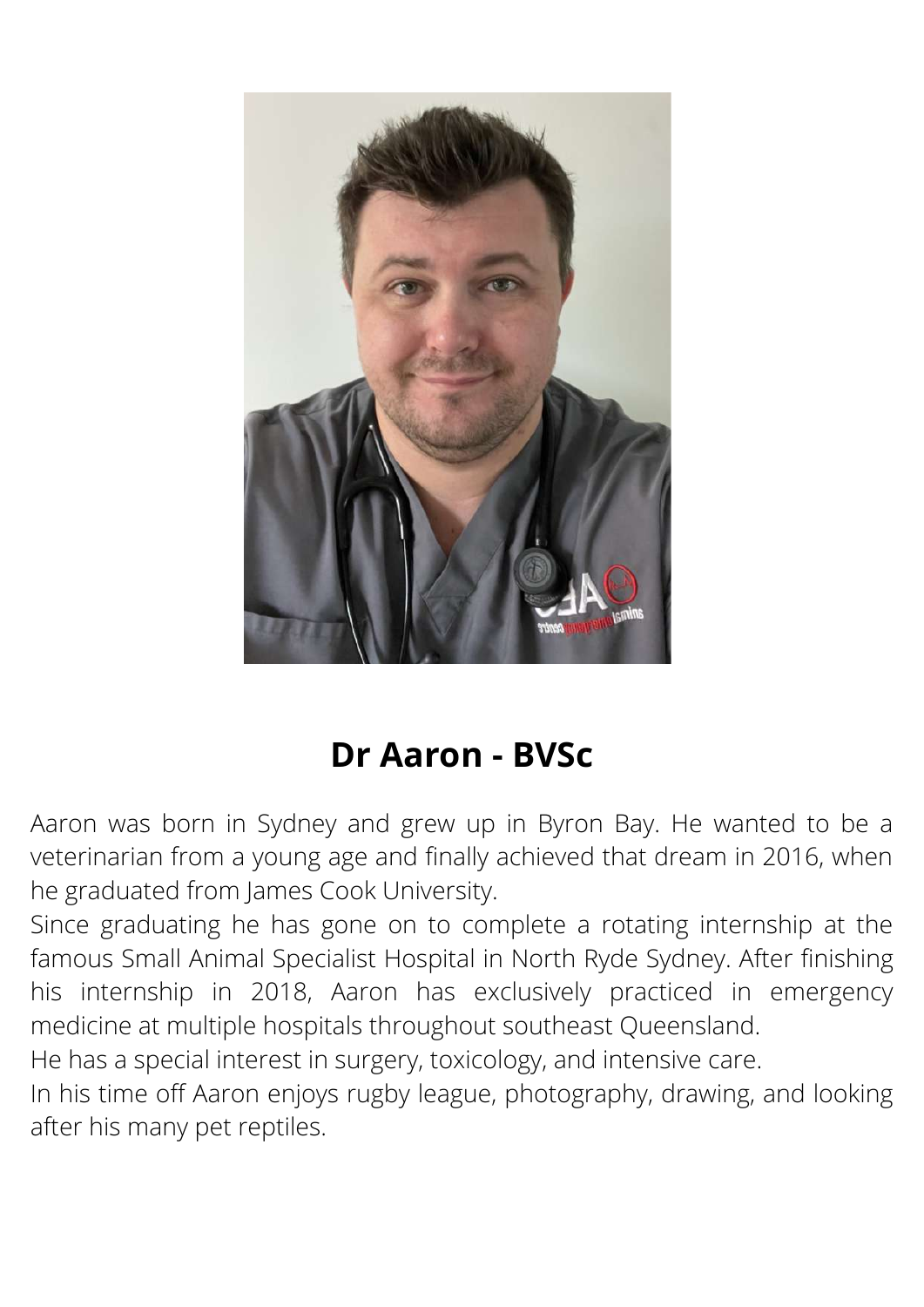

**Jess M - Cert IV Veterinary Nurse**

I have always had a strong passion for helping animals, and achieved a huge goal of mine when I became an Emergency and Critical Care Nurse at AEC. I started veterinary nursing in general practices 8 years ago on the Sunshine Coast and have experience treating a variety of animals; from dogs and cats, large animals and wildlife. I then began working with an Bird and Exotics veterinarian and discovered my love for birds. Since then, I have adopted a Pineapple Conure parrot named 'Zazu' who has become my little sidekick.

In my spare time I love being outdoors in nature, doing yoga daily and socialising with friends and family. My favourite hobbies are ice skating and snowboarding, so I try to get to the snow as often as I can in the winter months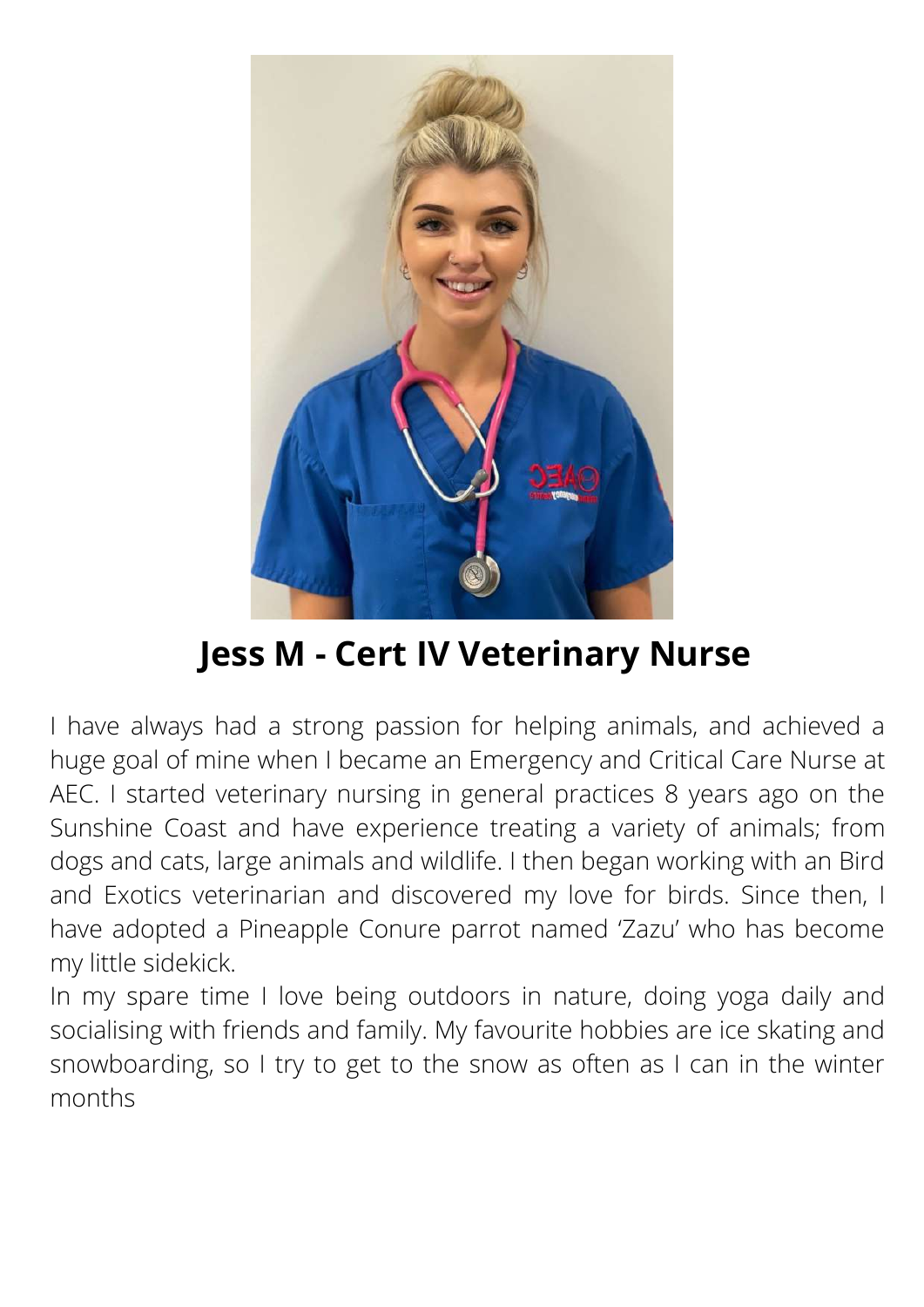

### **Jess C - Cert IV Veterinary Nurse**

Jess grew up in New Zealand on a farm where her love for animals started before moving to Australia where she has called it home for the last 13 years.

She has been a Qualified Veterinary nurse for 12+ years and worked as a Veterinary Nurse in a general vet clinic for 7 years before transitioning to Emergency and has been loving it ever since. Jess enjoys Emergency and critical care nursing and loves being a part of her patients treatment and recovery, But the best part for her is always seeing them go home with their families.

She has a love for cats and will easily fall in love with all her feline patients on a regular basis, she has a special touch when it comes to caring for them/ handling them.

Jess is the owner of 5 very spoilt cats (Lily, Felix, Esme, Polly and Ernie), which she has accumulated over the years through work being strays and foster fails. They range from 1 year old to 15 years old and luckily they all get along so well.

Her and her partner are also soon becoming human parents for the first time.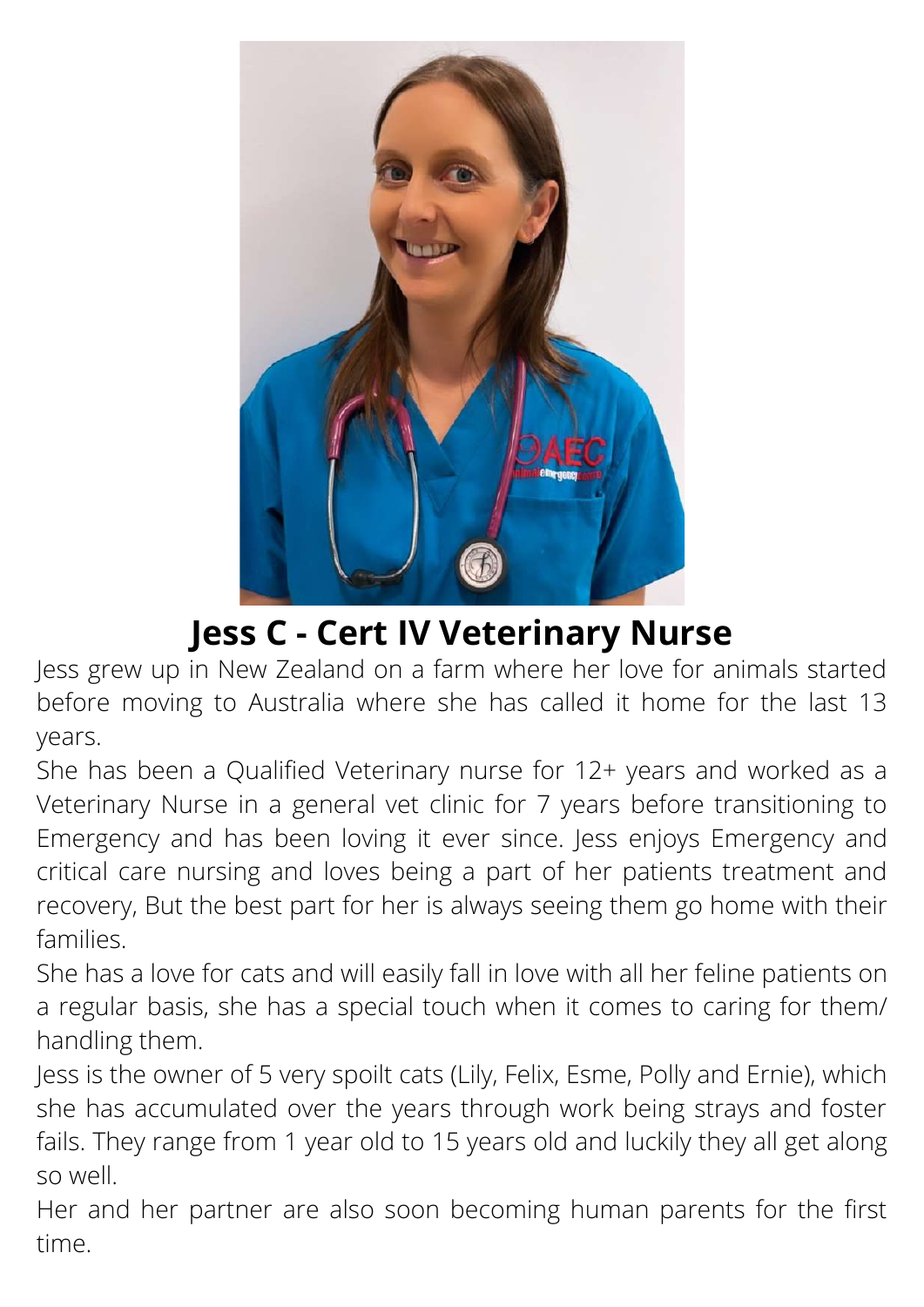

# **Michelle B - Cert IV Veterinary Nurse**

I have been Nursing in a variety of positions in Veterinary Clinics for the last 25 years, including surgical nursing, hospital nursing and locum work for general practices.

For the past three years I have been working for Animal Emergency Centre as an ECC nurse and absolutely love the pace and interesting cases that we see. There is nothing better than a very unwell patient going home healthy and happy.

I enjoy spending time with my husband and two grown kids.

I have a variety of crazy furry, feathered and scaley friends at home.

A pet Blue tongue called Ollie, 2 wirey coated rescue mutley's called Luna and Scruffy, 2 black cats called Mindy and Stix and a white silky chicken called Raven. Between the kids, my husband, the pets and work I am very busy.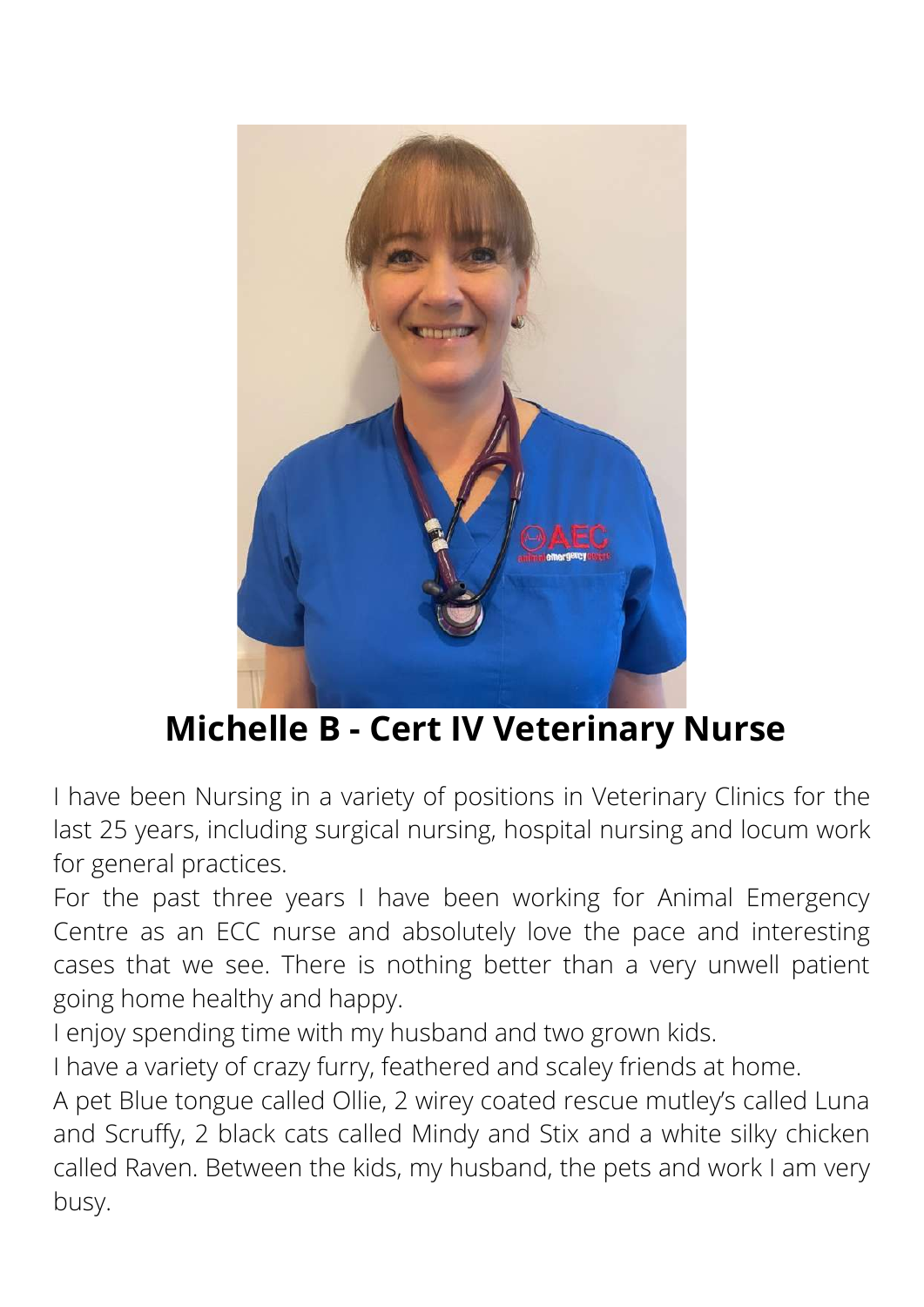

# **Alex - Cert IV Veterinary Nurse**

Alex is one of our amazing permanent vet nurses. She grew up on the Gold Coast and first entered the veterinary industry in 2012, working at a mixedanimal practice in Roma. In 2015 she became a trainee Vet Nurse at the Alice Springs Veterinary Hospital, and became qualified in 2018. After 2020 she left Alice Springs and travelled back to the Gold Coast, to take up a job at a general practice vet, and also began working as a casual Vet Nurse for AEC.

You will normally find her working late nights, as she is one of our night owl nurses.

Her aim is to provide gold standard care to every patient, and she loves to see them go home to their family!

Alex has also just started a Bachelor of Nursing, to eventually help humans as well as our fur babies.

She keeps super busy with her mixed breed, 4year old dog named Gilly and a foster-fail Kitten, named Jelly. She likes to spend her time stand-up paddle boarding, with her fur babies and friends.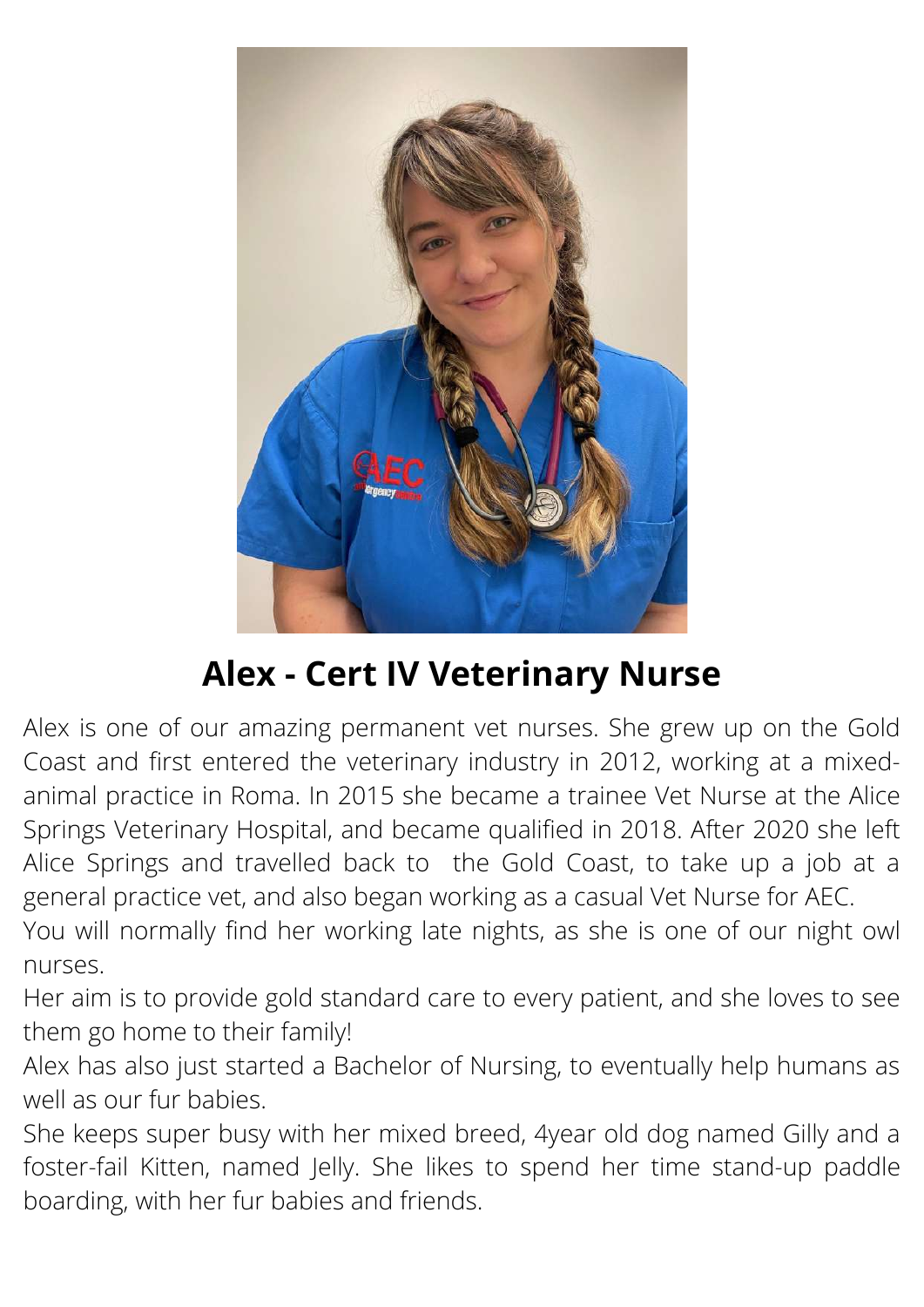

**Kaylla - Cert IV Veterinary Nurse**

My name is Kaylla. I work as a Veterinary Nurse at the Animal Emergency Centre.

My love for animals ignited at a young age and all I ever wanted to do was care for them. This passion lead me to the career I have today. Veterinary nursing is such a rewarding job.

I've been in the veterinary industry for 16 years and couldn't imagine doing anything else.

On days off I enjoy spending time with my family. After losing the feline love of my life "Simba" a year ago, I find comfort in snuggling my family dog called "Bucky".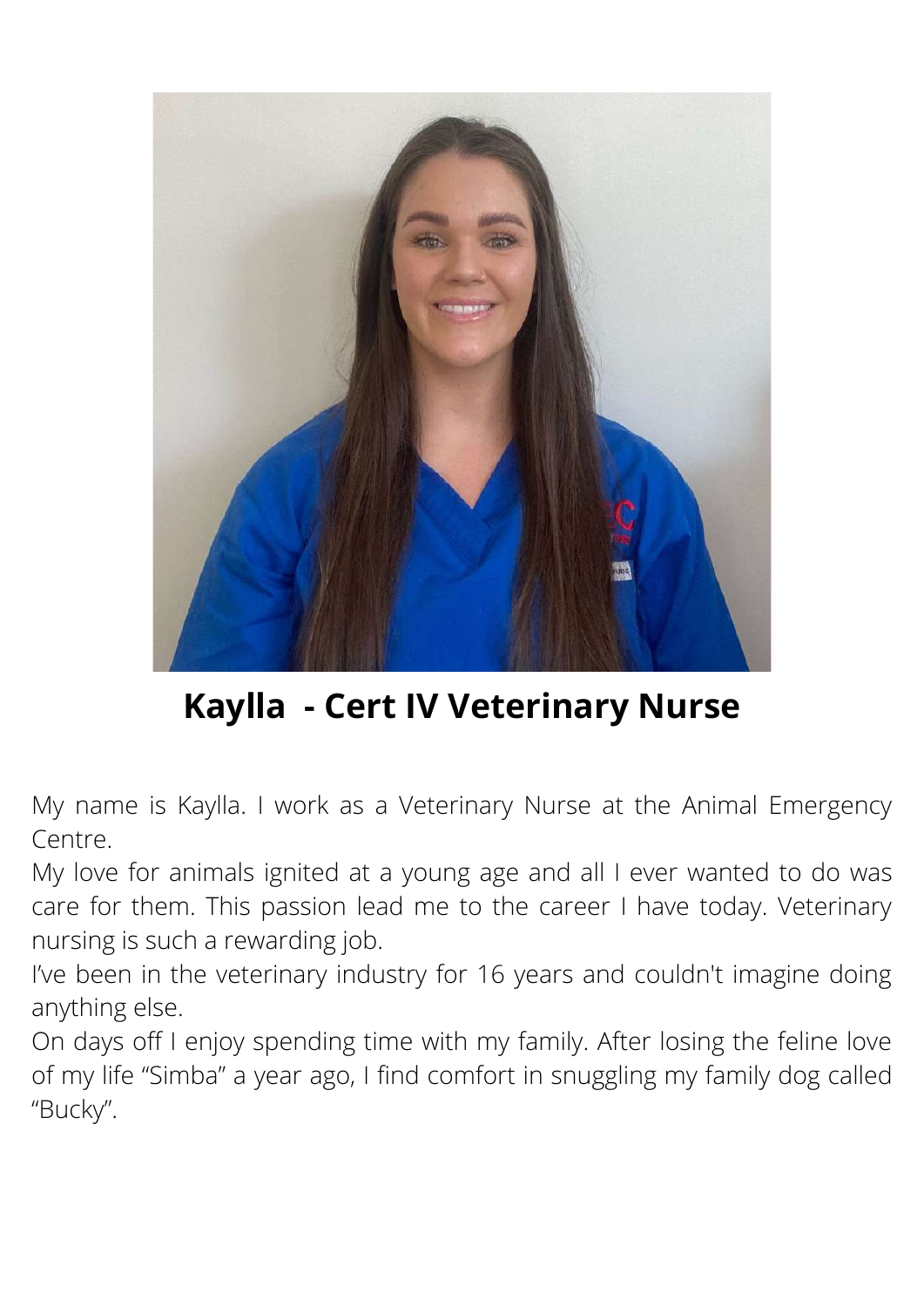

# **Sonita - Cert IV Veterinary Nurse**

Hi, I'm Sonita. I've been Veterinary Nursing for 4 years. I got into the industry after my beautiful Golden Retriever, Angus, got unwell with an unknown toxicity and I couldn't believe how well he was treated. I decided that it was something I wanted to be able to do for other peoples fur babies. I came into emergency to build my nursing skills, be kept on my toes and continue to be to excited to come to work everyday. I'll never shy away from a cuddle with any kind of animal, but particularly love dogs.

Outside of work, I am heavily involved in Surf Life Saving and passionate about beach safety. I am a Rescue Crewperson in the Westpac Lifesaver Rescue Helicopter Service and spend my spare weekends at or above the beach in the red and yellow.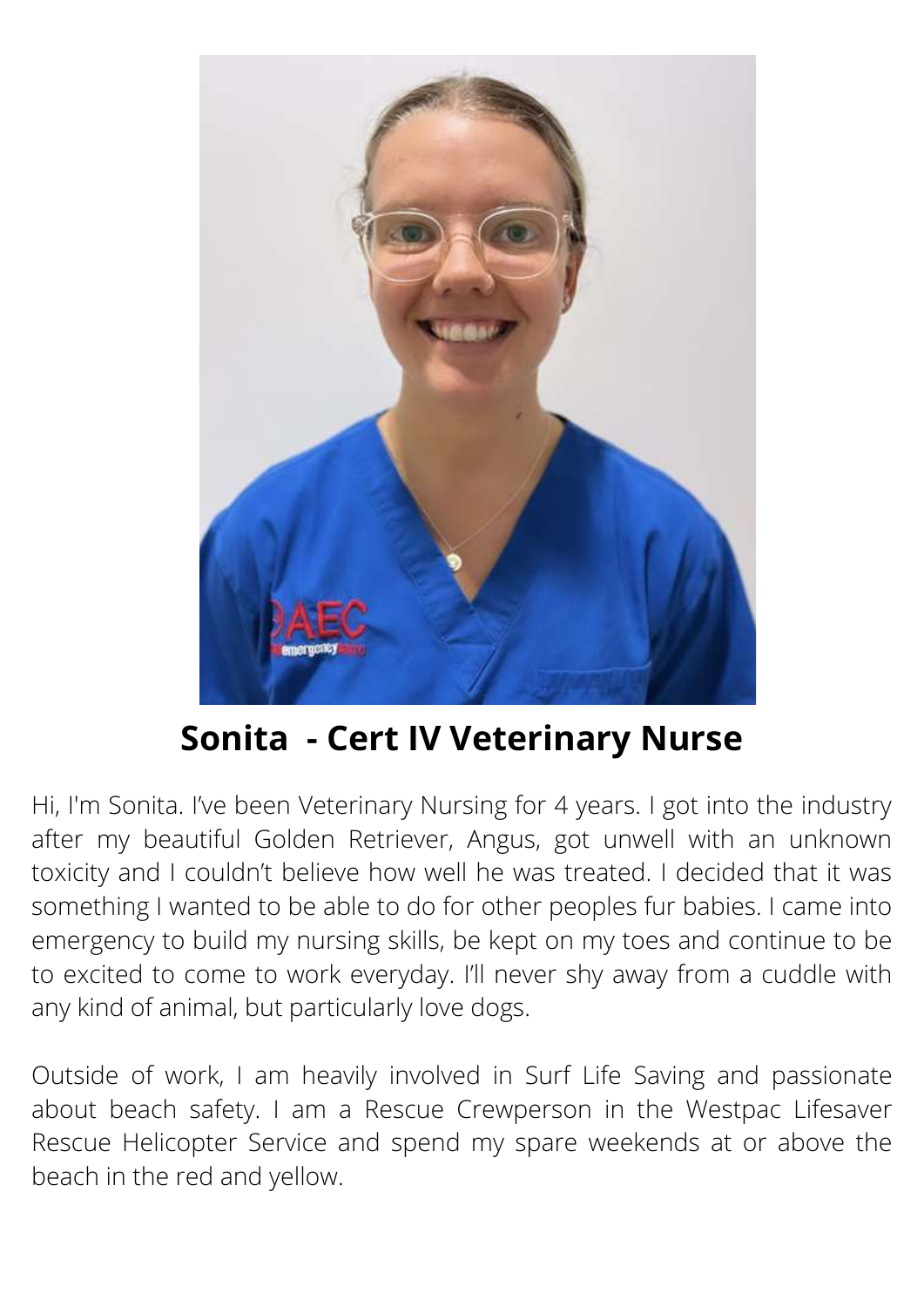

# **Cassie - Cert IV Veterinary Nurse**

Cassie has been a veterinary nurse for 10 years. She started out cleaning catteries to support her love of animals and progressed through volunteering which then lead to study opportunities.

She obtained her Certificate IV in 2014 and then updated her Certificate IV in 2020.

During this journey, Cassie continues to complete numerous courses to ensure she remains as knowledgeable as possible, so she can provide the best care for her patients.

She has a passion for all fields in nursing, but in particular, emergency and critical care. She treats every animal she cares for as her own, because she understands the emotional stress of having an unwell pet.

When she's not nursing animals, she has 2 small children who keep her busy.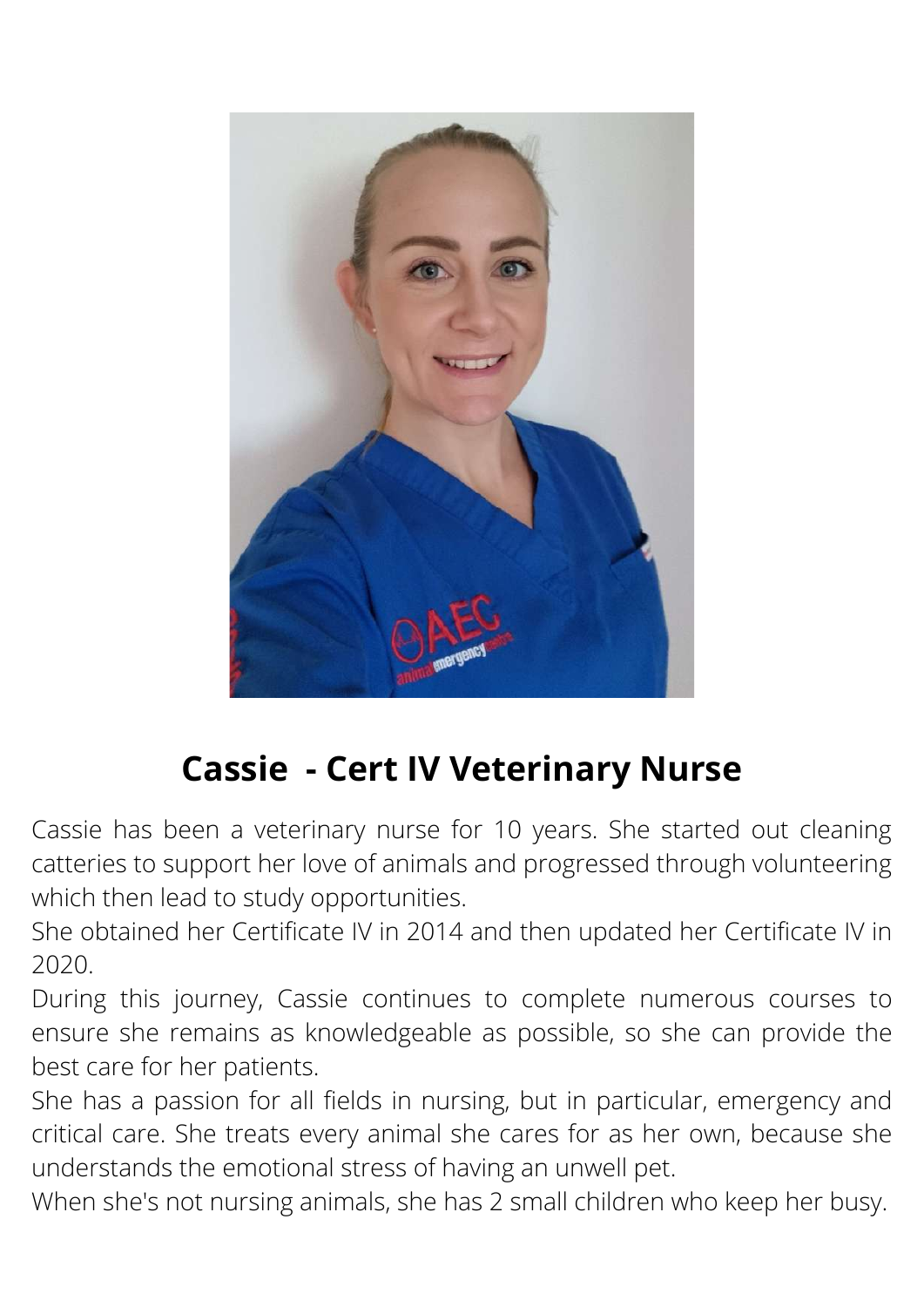

# **Elisha - Cert IV Veterinary Nurse**

Elisha is one of our qualified veterinary nurses. She has been working in the veterinary industry for 7 years. Starting in a general practice and then transitioning into a role as an emergency and critical care nurse.

Elisha is passionate about emergency and critical care and loves the fast paced atmosphere and diversity that the role presents.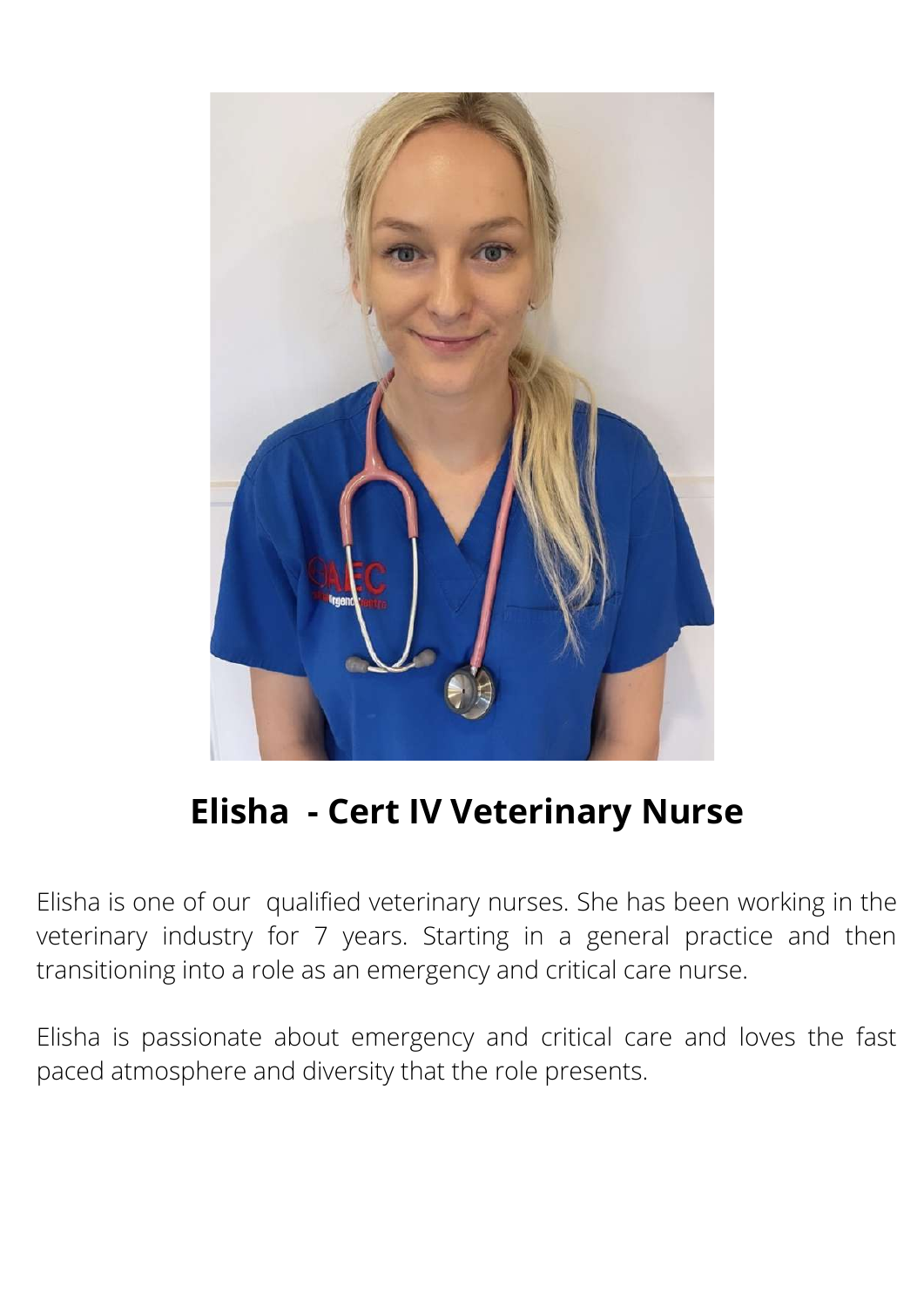

### **Megan - Cert IV Veterinary Nurse**

Megan is a Certificate IV qualified Veterinary Nurse with extensive experience in emergency and critical care (ECC). 13 years ago (2008) Megan joined the Animal Emergency Centre team and didn't look back. She has a special interest in all things ECC and loves that no day at work is ever the same

Megan's love of animals extends way beyond the walls of our veterinary hospital, and when she is not at work Megan enjoys spending time with her own animals on her small hobby farm.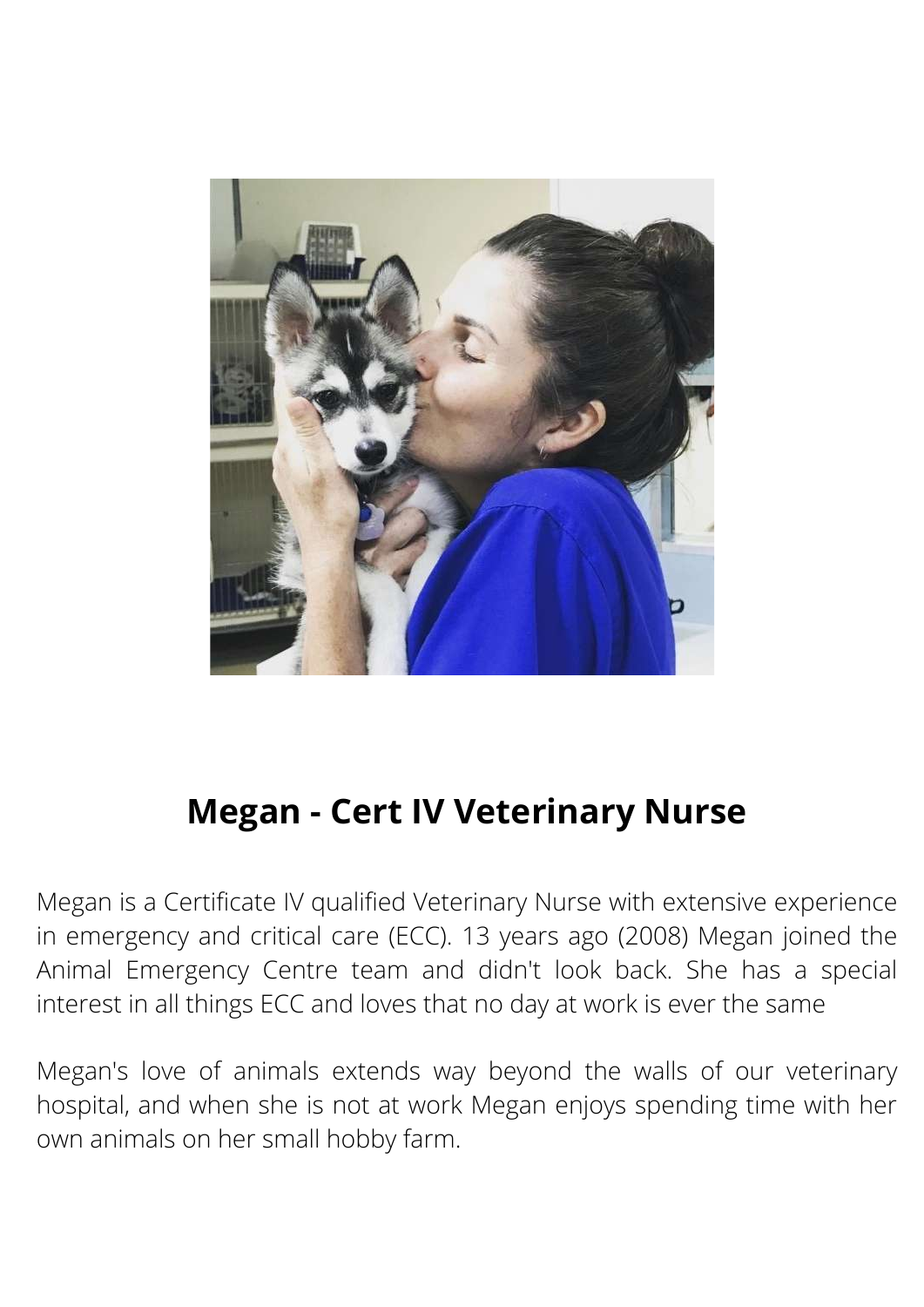

### **Caitlyn - Cert IV Veterinary Nurse**

Caitlyn has been passionate about helping animals since a very young age and qualified as a vet nurse in 2014 in New Zealand.

After working as a vet nurse in New Zealand for a couple of years, Caitlyn moved to Australia in 2016 where she had the opportunity to work full time in a clinic with a variety of interesting species including snakes, lizards, turtles, guinea pigs, birds along with cats and dogs and many more, while also completing her Australian Cert IV in Vet Nursing part time.

Always having a love for emergency and critical care cases, Caitlyn then moved to work as an emergency nurse back in New Zealand in 2019, and has now been with AEC since February 2021 where she gets to provide a high quality of emergency patient care in a fast-paced environment.

Caitlyn loves living on the Gold Coast with her two housemates and their chonky ginger cat Broc, who demands for cuddles and food at all hours of the day (and night).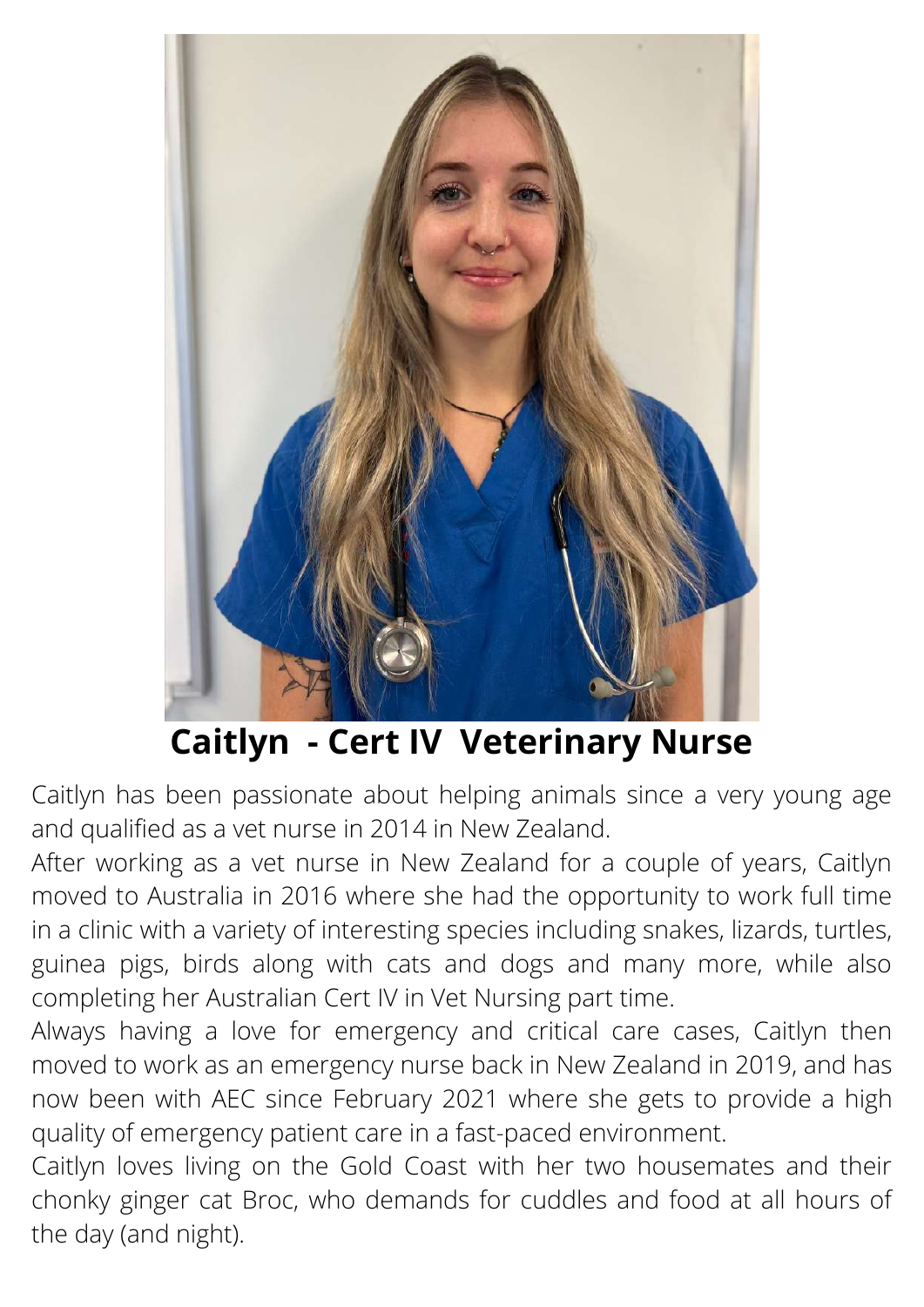

# **Louise - Cert IV Veterinary Nurse**

Passionate about animals since before I was crawling, my obsession grew and by obtaining my Vet Nurse Certificate in New Zealand in 2005 I was able to enter and make my mark in the Veterinary world.

Having predominantly worked in general practice I have recently taken up exciting Vet Nurse role here at AEC in emergency and put my passion towards the care of my patients.

I am naturally a creative person who loves to construct things and does not shy away from getting dirty. In my spare time I enjoy the company of my family, cake art and painting.

Proud pet parent to Lexi, 7yo Am-staff cross and Smit'n, 12yo DSH – both pet rescues through my nursing career.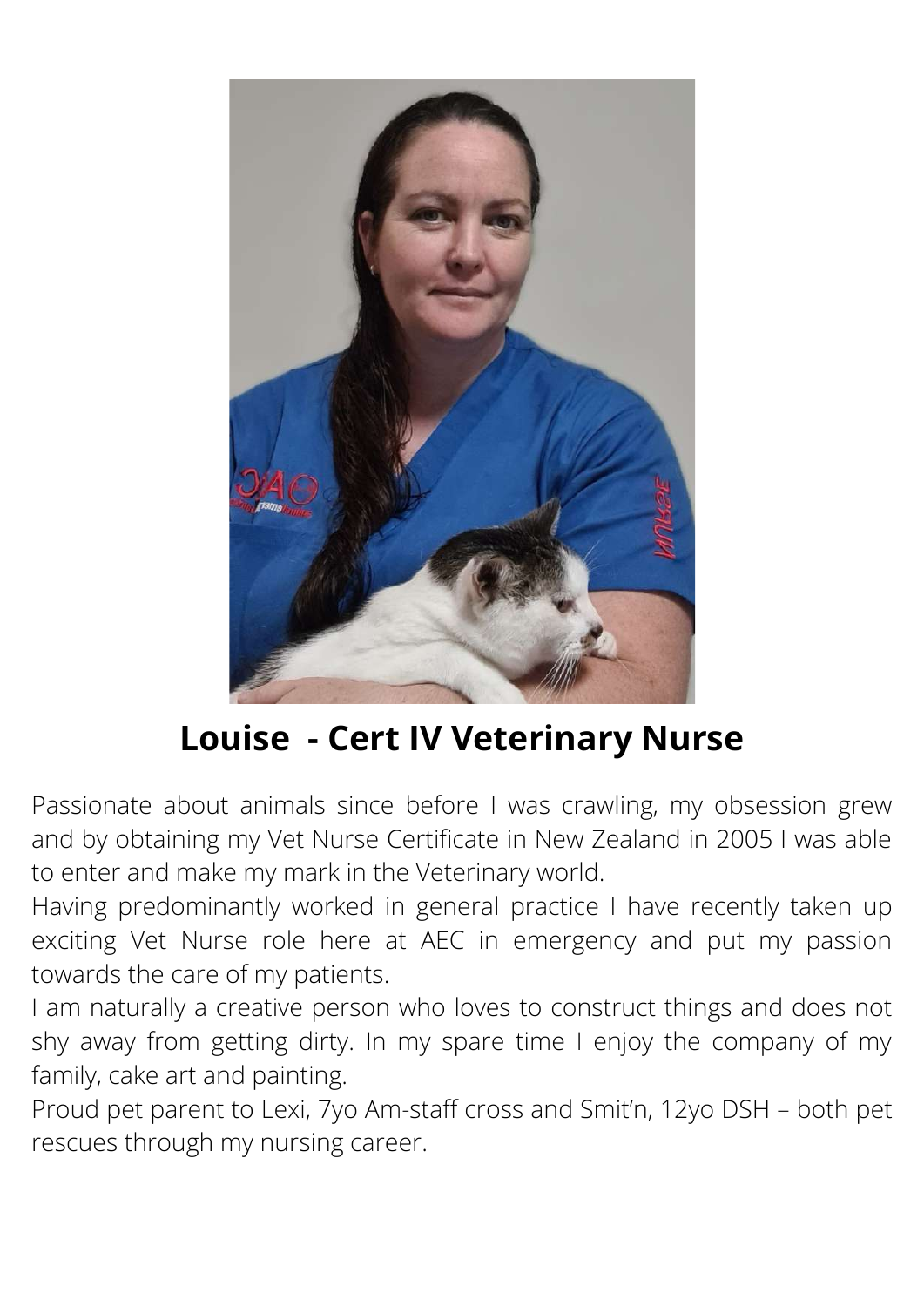

### **Penee - Cert IV/ Diploma Veterinary Nurse**

Penee is one of our newest members of staff, starting with AEC in 2022. Penee is our liaison nurse and the person that you will most likely speak to regarding your pets stay and their discharge. Penee is also our main nurse for referring veterinary clinics to speak to. She ensures our days run as smoothly as they can and that all owners are kept informed about their pets journey.

Penee is from New Zealand originally but has been living in Australia for the past 11 years. She is a diploma certified Veterinary Nurse with 12 years experience. She has a background in Emergency and Critical Care, as well as Shelter medicine

She loves coming home to her fur family after a long day at work. She is particularly passionate about our feline friends. In her spare time, you can find Penee pottering around home in her garden or tending to her Tropical and Goldfish aquariums.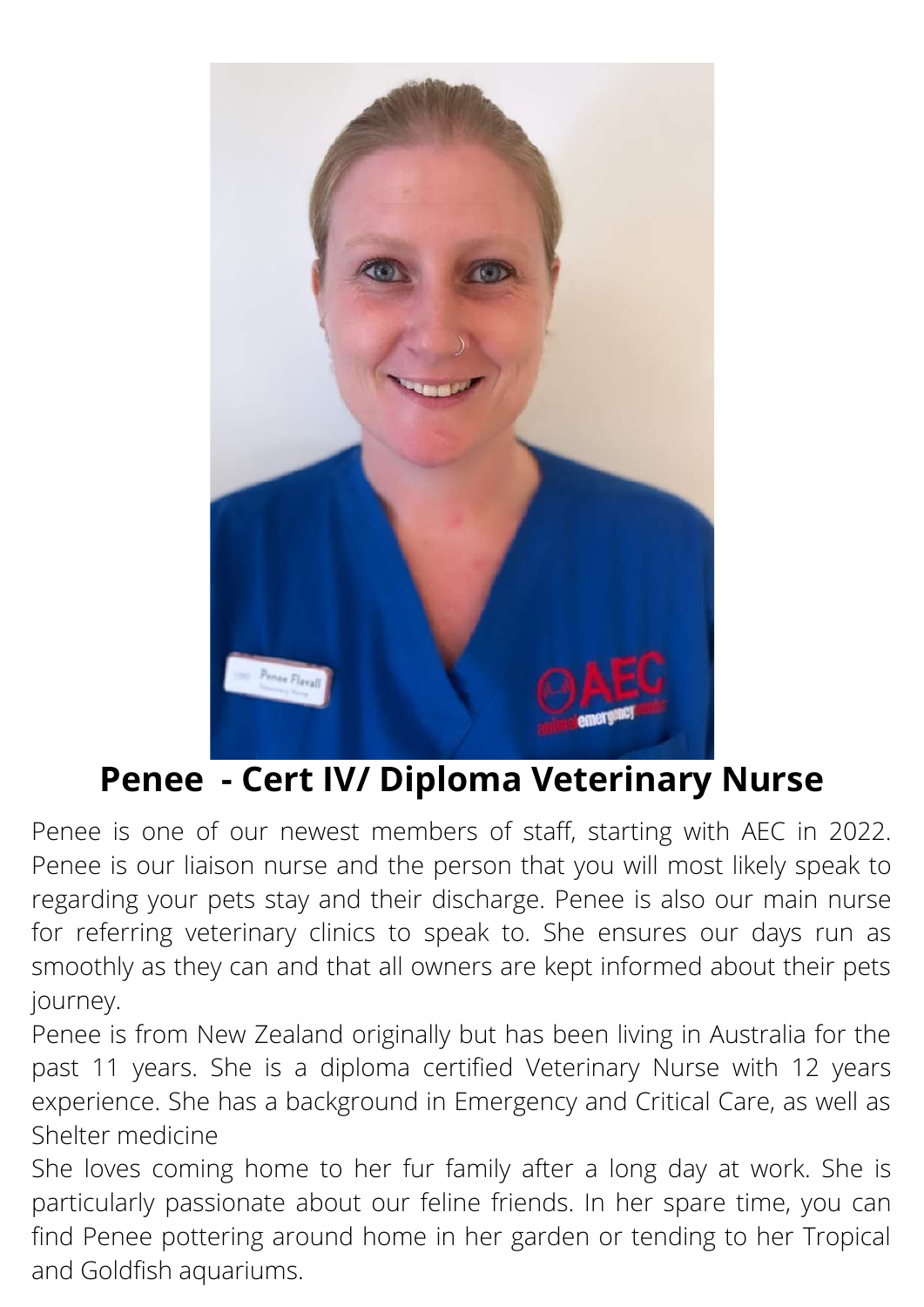

### **Emma Dries - Business Manager**

Emma's career in the animal industry began at a young age and started with working at pet stores after school.

Emma quickly developed an interest in animals' welfare and shortly after the arrival of her two children she pursued the path of becoming a vet nurse.

Emma spent some time in general practice over the Gold Coast both nursing and managing teams before she found her love for the fast-paced life of emergency. After completing a Diploma in leadership and management Emma expanded her role to Business Manager.

Emma thoroughly enjoys the flexibility and lifestyle that emergency shift work has to offer as well as mentoring her peers to become the best versions of themselves.

When not working Emma enjoys spending time with her Husband, children and two Dachshunds by the water or exploring what the Gold Coast has to offer.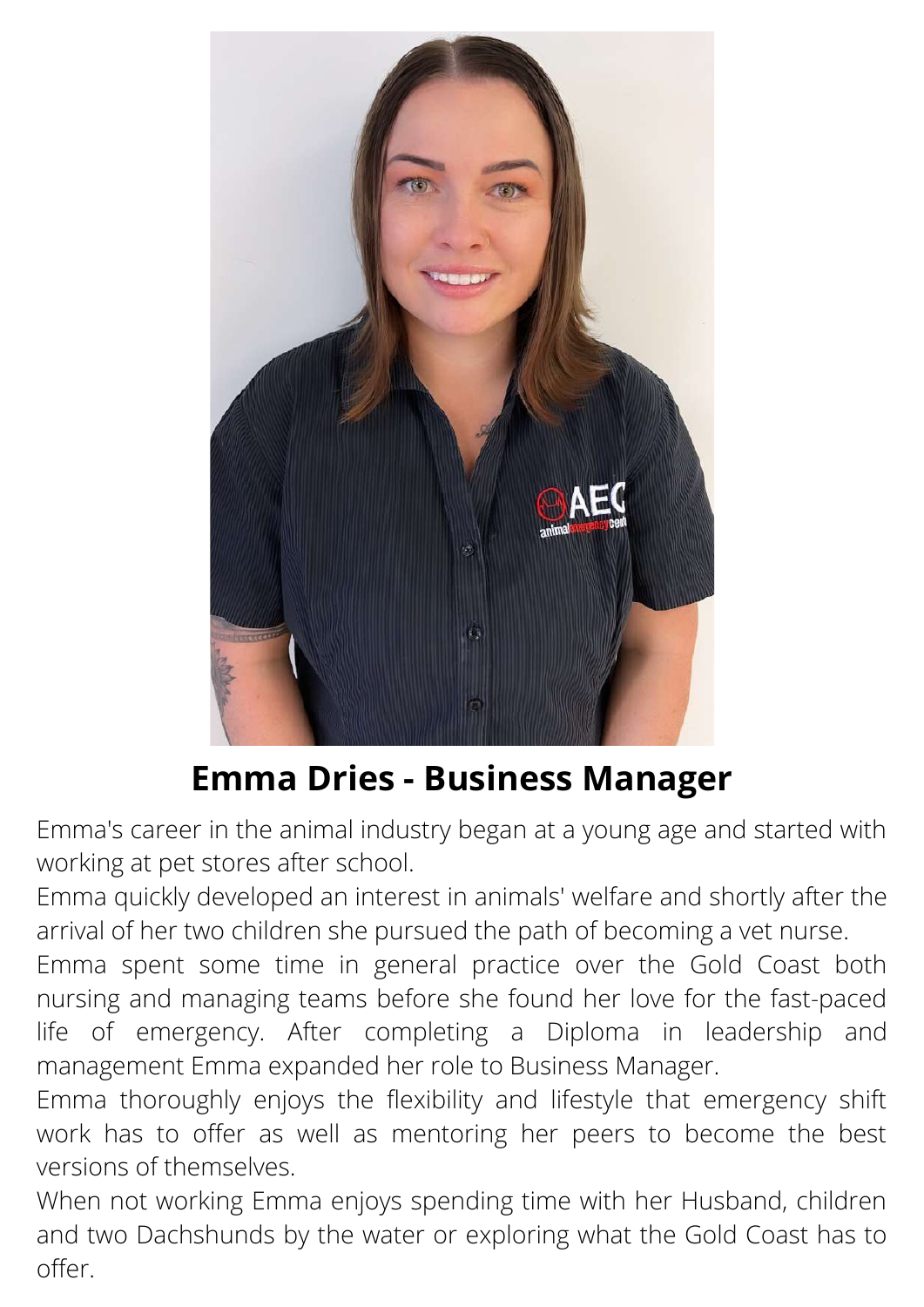

### **Melissa Hall - Nursing Manager**

Melissa grew up in rural Victoria were she first started her career as a Veterinary Nurse in the year 2014.

After being in the industry for 4 years Melissa then relocated to Melbourne to expose herself to what else the industry has to offer.

In Melbourne Melissa worked at a very fast paced clinic that was heavily involved with sports medicine, orthopedics and reproduction.

Melissa then set out to further her skills which lead her to working at an Emergency Centre in Melbourne where she got her first taste for the fast paced first response atmosphere.

Melissa learnt very quickly that emergency was her passion and in 2019 took a massive leap and moved away from her friends and family to live on the Gold Coast where she could peruse her career at the Animal Emergency Centre.

Since then, she has progressed to Nursing Manager and enjoys upskilling others to deal with the fast pace nature of emergency.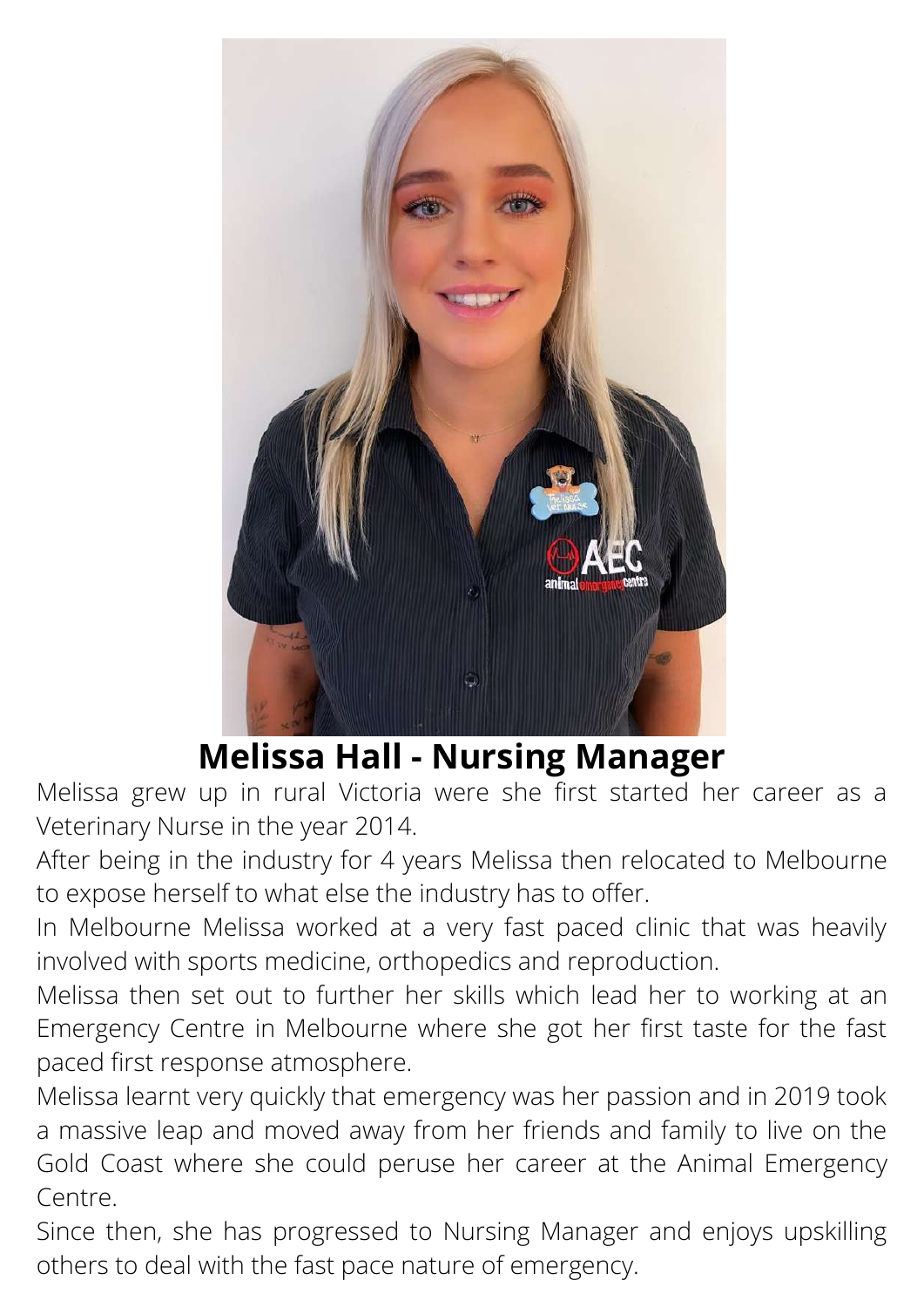

# **Lisa - Customer Care Team Member**

Hey I'm Lisa and one of the Receptionists at AEC Varsity Lakes.

I enjoy the fast paced environment and the rewarding feeling when pets come into our clinic unwell and go home healthy and on track.

I love being at the front and being able to greet the clients and support them through the very tough and stressful time of being at a emergency Centre!

My home life is with my daughter and partner in Elanora Queensland we love adventures on the weekend!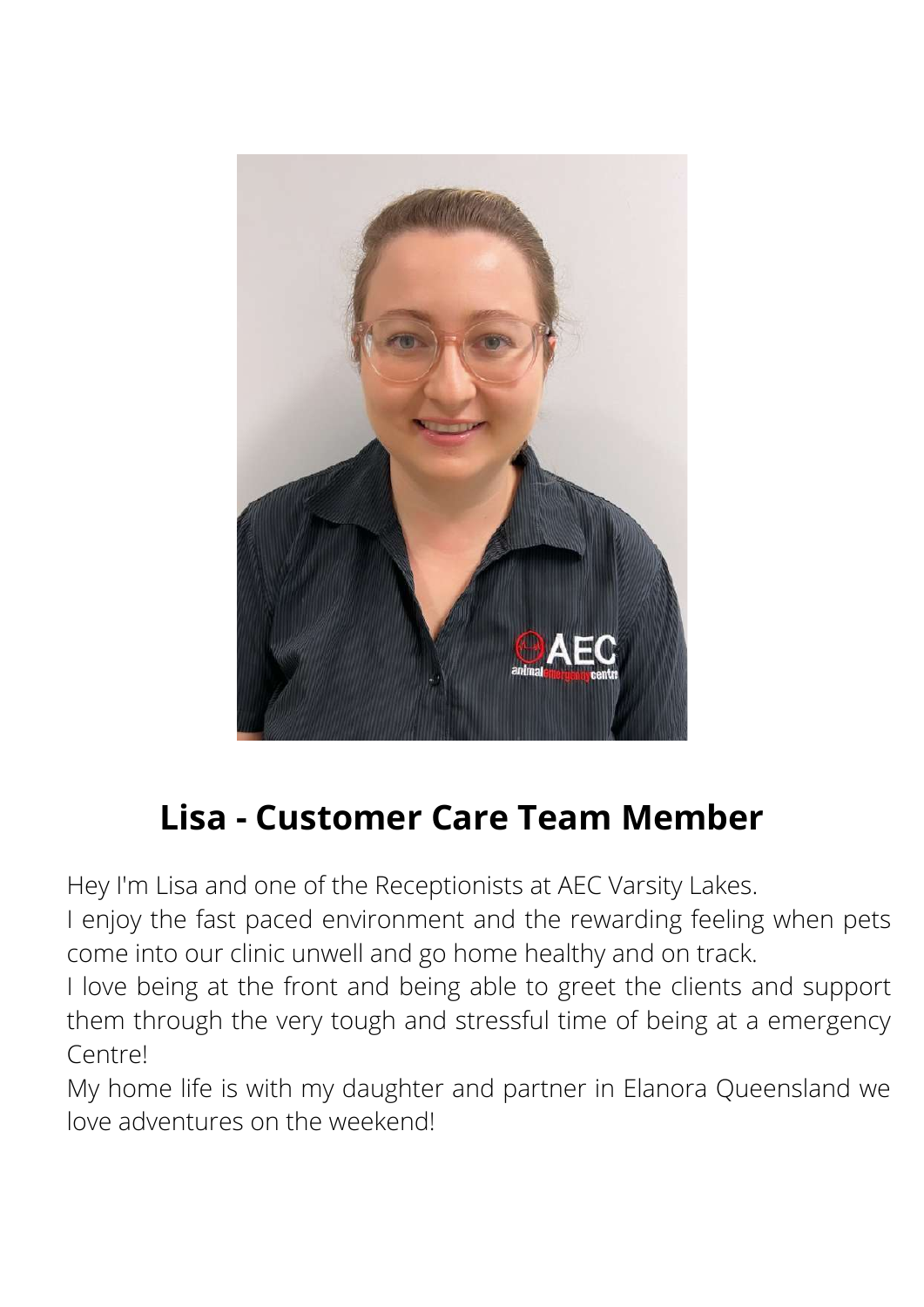

# **Jamie - Customer Care Team Member**

Jaime began her career in the animal industry after achieving her Bachelor of Architecture and Interior Design.

Jaime is a crucial part of our customer care team and enjoys seeing her patients go home happy and healthy so much, so she has commenced her studies in Certificate 4 Veterinary Nursing. Outside of the Animal Emergency Centre, Jaime enjoys creative design, drawing and spending time outdoors.